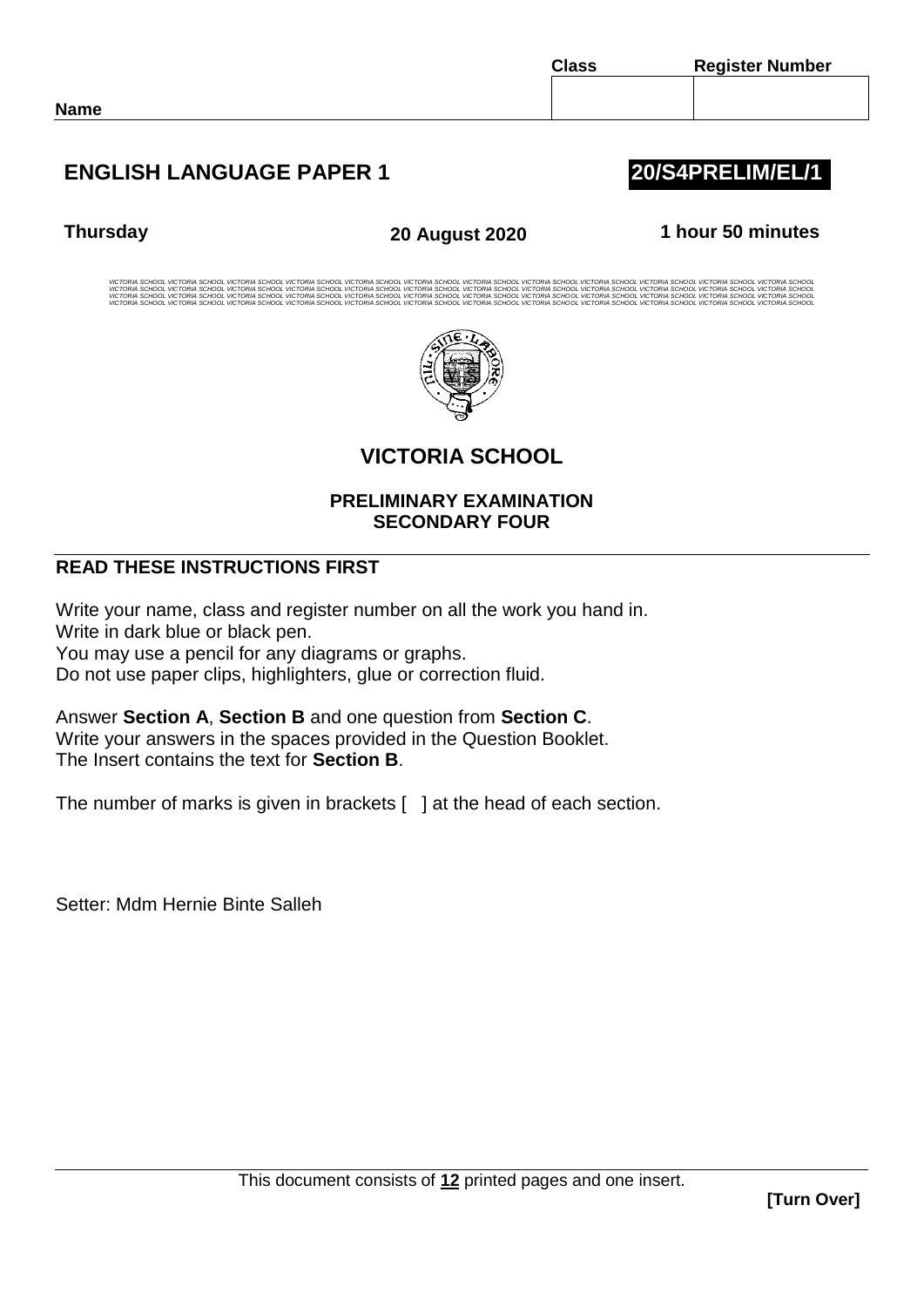#### **Section A [10 marks]**

Carefully read the text below, consisting of 12 lines about food critics. The first and last lines are correct. For eight of the lines, there is one grammatical error in each line. There are two more lines with no errors.

If there is NO error in a line, put a  $(\checkmark)$  in the space provided. If the line is incorrect, circle the incorrect word and write the correct word in the space provided. The correct word you provide must not change the original meaning of the sentence.

Examples:

**Question 1**

I arrived  $f_0$  my destination at 2 pm.

My mother always wears sensible clothes.

| at           |
|--------------|
|              |
| $\checkmark$ |

| In the last few years, food critics such as Andrew Zimmern and Anthony Bourdain      |   |     |
|--------------------------------------------------------------------------------------|---|-----|
| prophesied that Filipino food would be the 'the next big thing'. To some, this meant | 1 |     |
| a boon for Filipino cuisine, helping the community gain visibility and accepted      |   | 2   |
| in the US through some much-needed publicity. However, other Asian Americans         |   | 3   |
| were quick to point out that this was mere the latest instalment of the phenomenon   |   | 4   |
| of 'Western validation', where food critics and chefs, typical white, approve of     |   | $5$ |
| once-derided cuisines by bestowing at them the status of a trend. Some even          |   | $6$ |
| go further to profiteer off these new ethnic trend. Because immigrants of colour     |   |     |
| have a history of being disparaged for its exotic food preferences, it is unsettling |   | 8   |
| to suddenly sees mainstream interest and validation of their cuisines. Amidst this   | 9 |     |
| 'trendification' of ethnic food, wider debates about cultural appropriation and whom |   | 10  |
| benefits from it are often ignited.                                                  |   |     |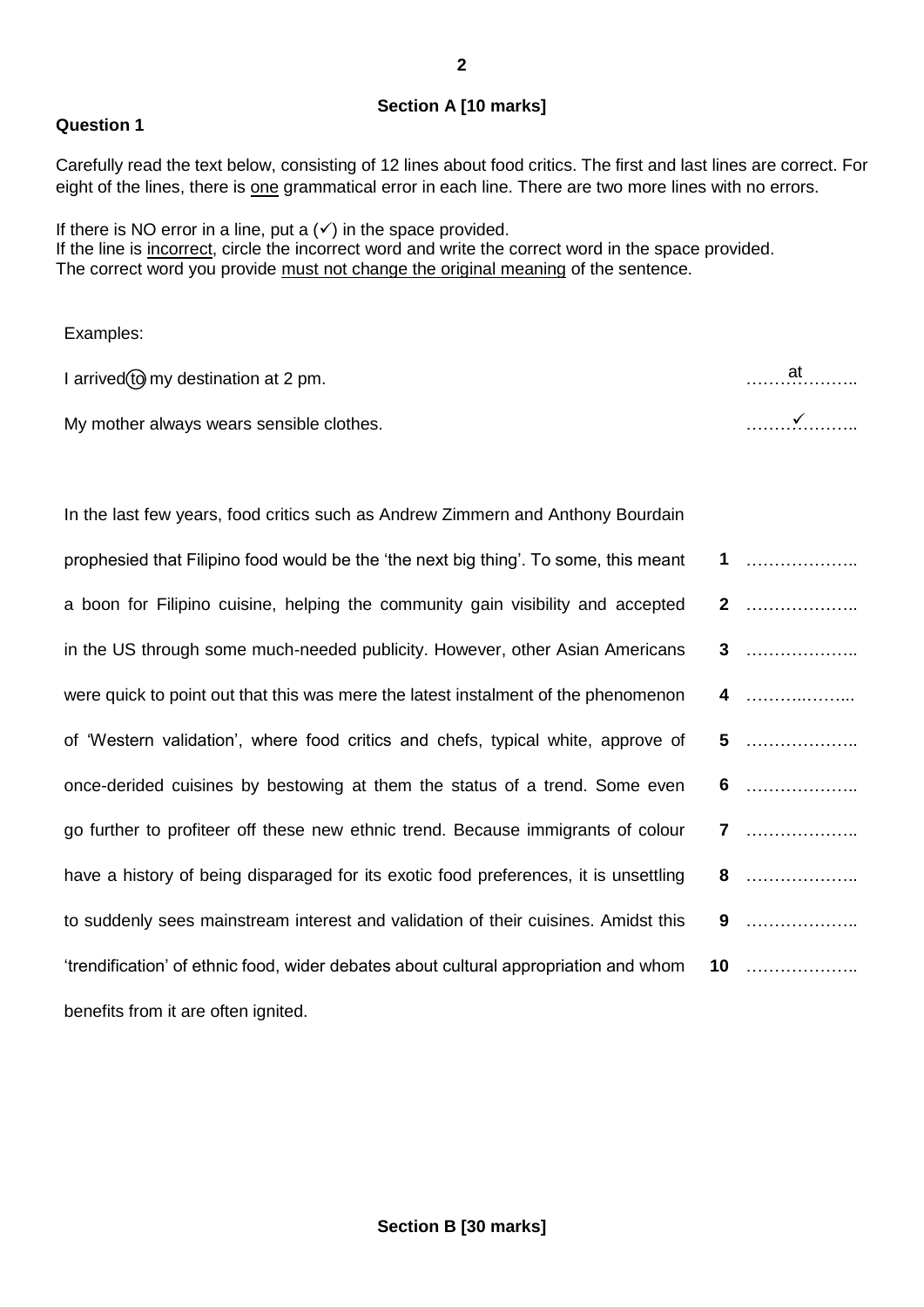#### You are advised to write between 250 and 350 words for this section.

#### **Question 2**

You should look at the printout in the Insert, study the information carefully and plan your answer before beginning to write.

You have taken part in the community outreach programme organised by Charity Volunteer Group. As Chairman of the Values-In-Action Club, you have been tasked by the teacher-in-charge to write an article for your school magazine about the activities that you have participated in.

Your article for the school magazine must include the following content:

- a suitable title to capture students' attention
- why this programme appealed to you and classmates
- explain how these two activities gave a balance of learning and fun
- what participants gained from this overseas experience

You may add any other details you think will be helpful.

Write your article in clear, accurate English and in a lively, enthusiastic tone to encourage readers to take part in community work abroad.

You should use your own words as much as possible.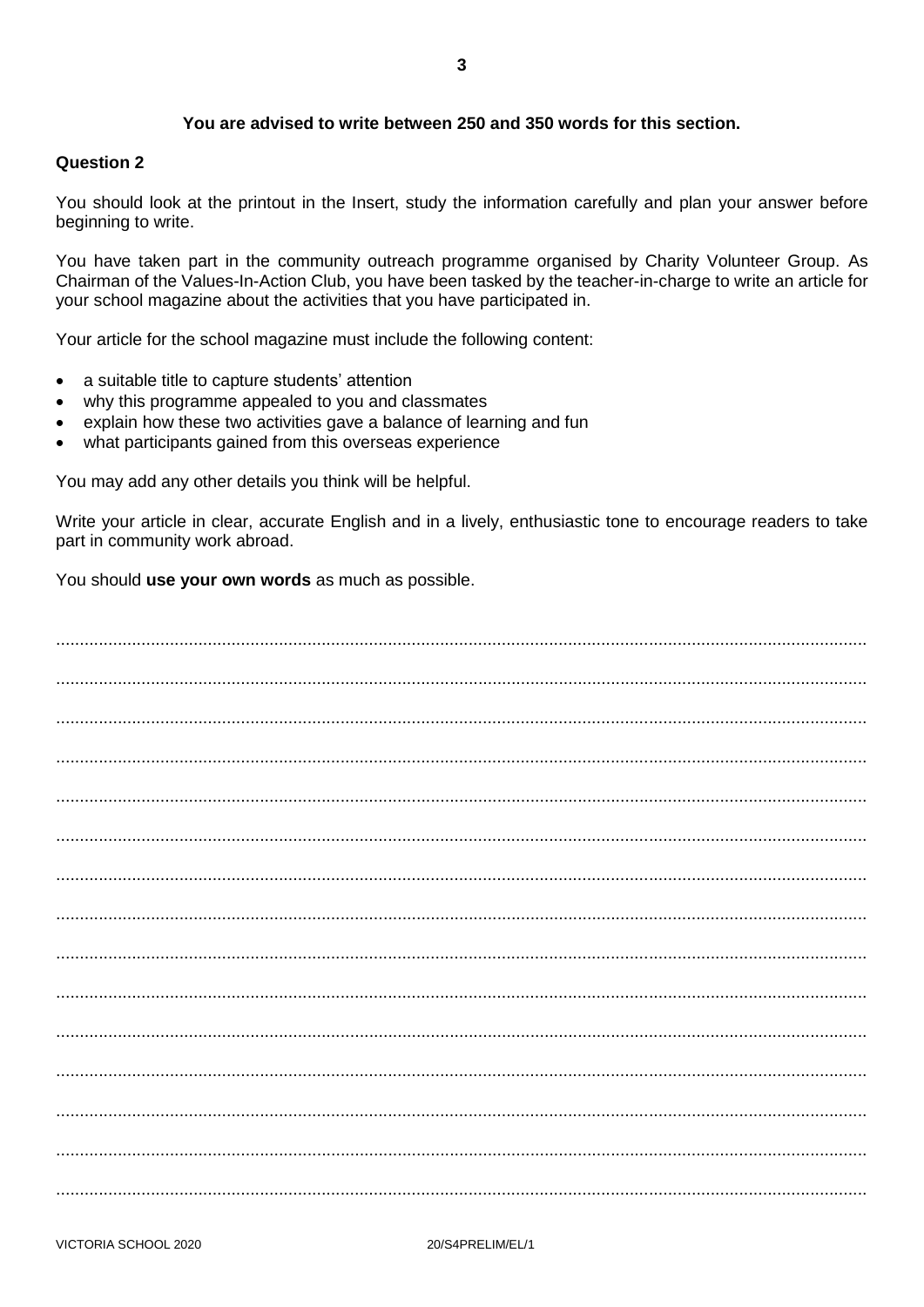$\overline{4}$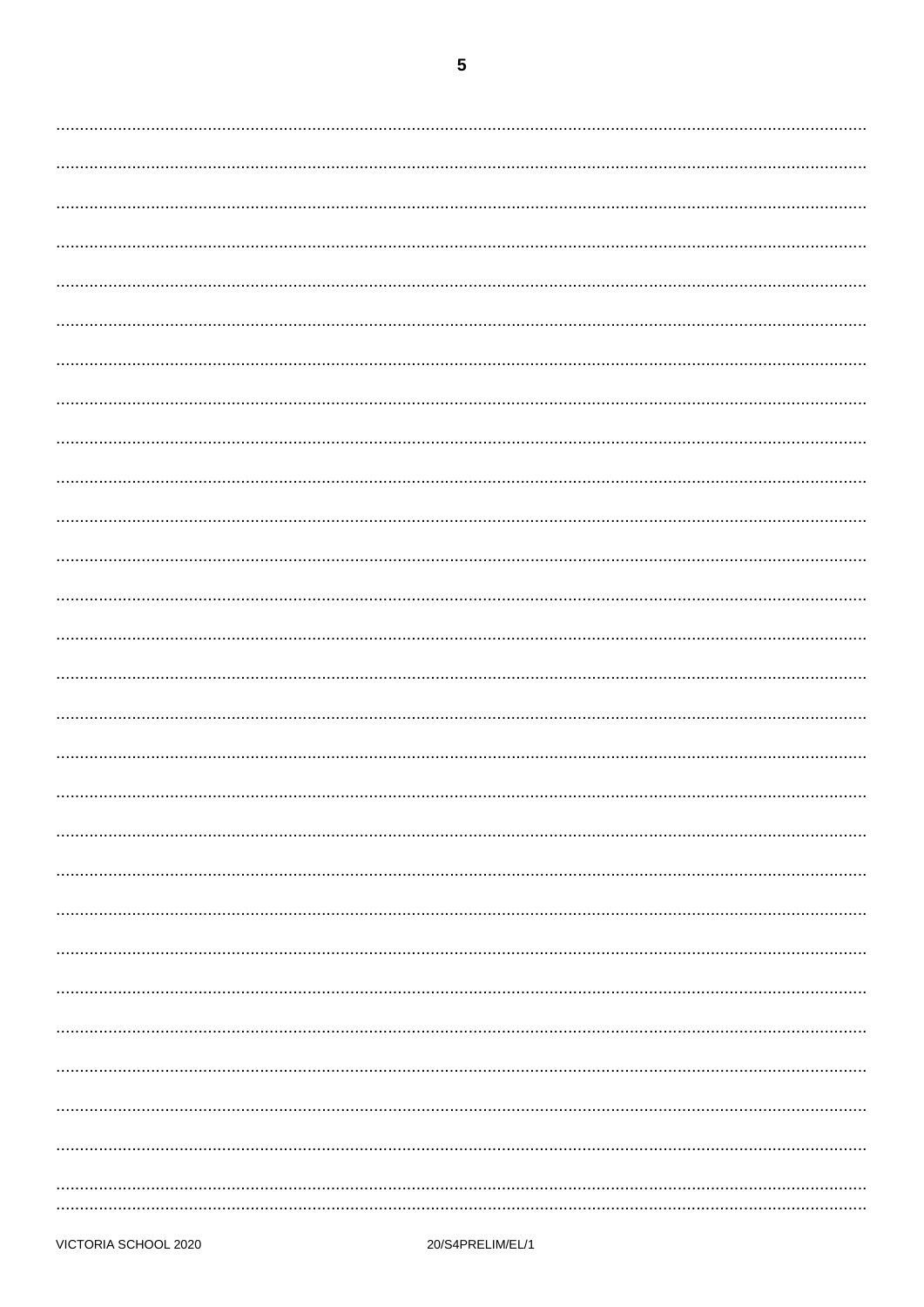#### Section C [30 marks]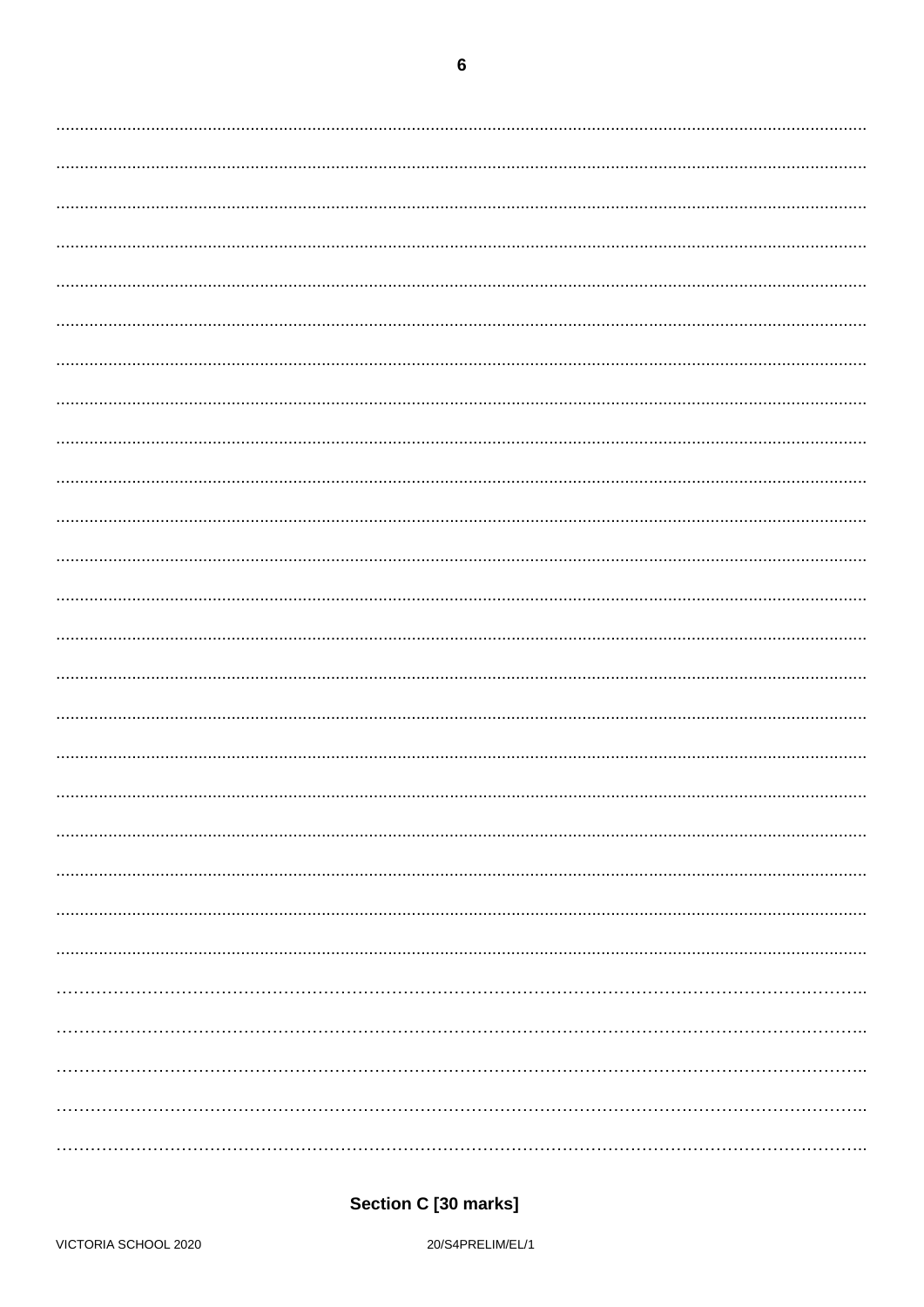#### You are advised to write between 350 and 500 words on one of the following topics.

#### Questions 3-6

- Social media is viewed as an effective tool that connects people together in today's society.  $\mathbf{3}$ Do you agree?
- 'Courage cannot exist without fear.' Write about an experience you had that made you realise this.  $\overline{\mathbf{4}}$
- Which city would you like to visit? Describe the unique features of the city and why you would like 5 to visit it.
- 'Promises should never be broken.' What are your views? 6

Please write your chosen question number (3, 4, 5 or 6) here: ........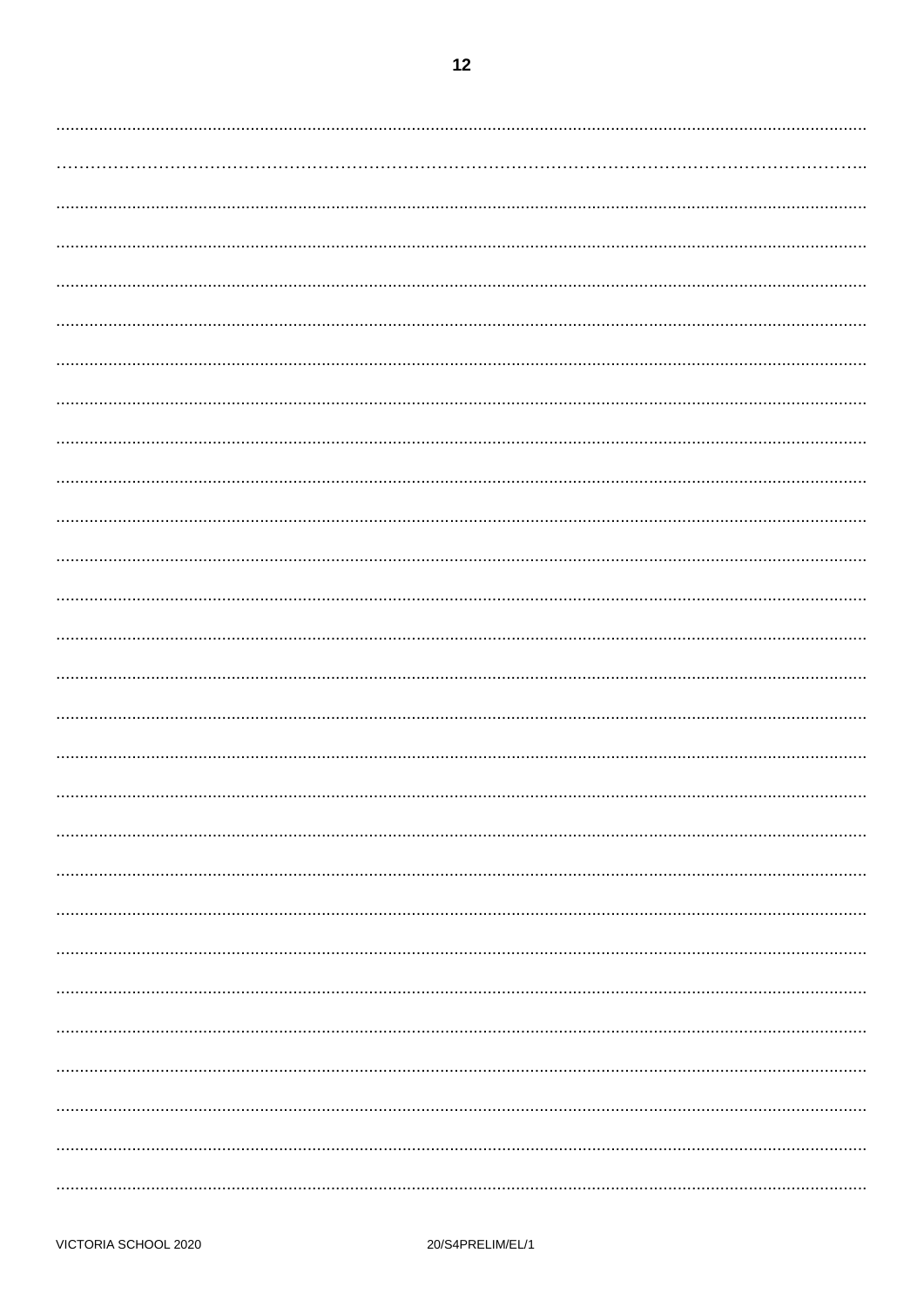

## **READ THESE INSTRUCTIONS FIRST**

This Insert contains the text for **Section B**.

Setter: Mdm Hernie Binte Salleh